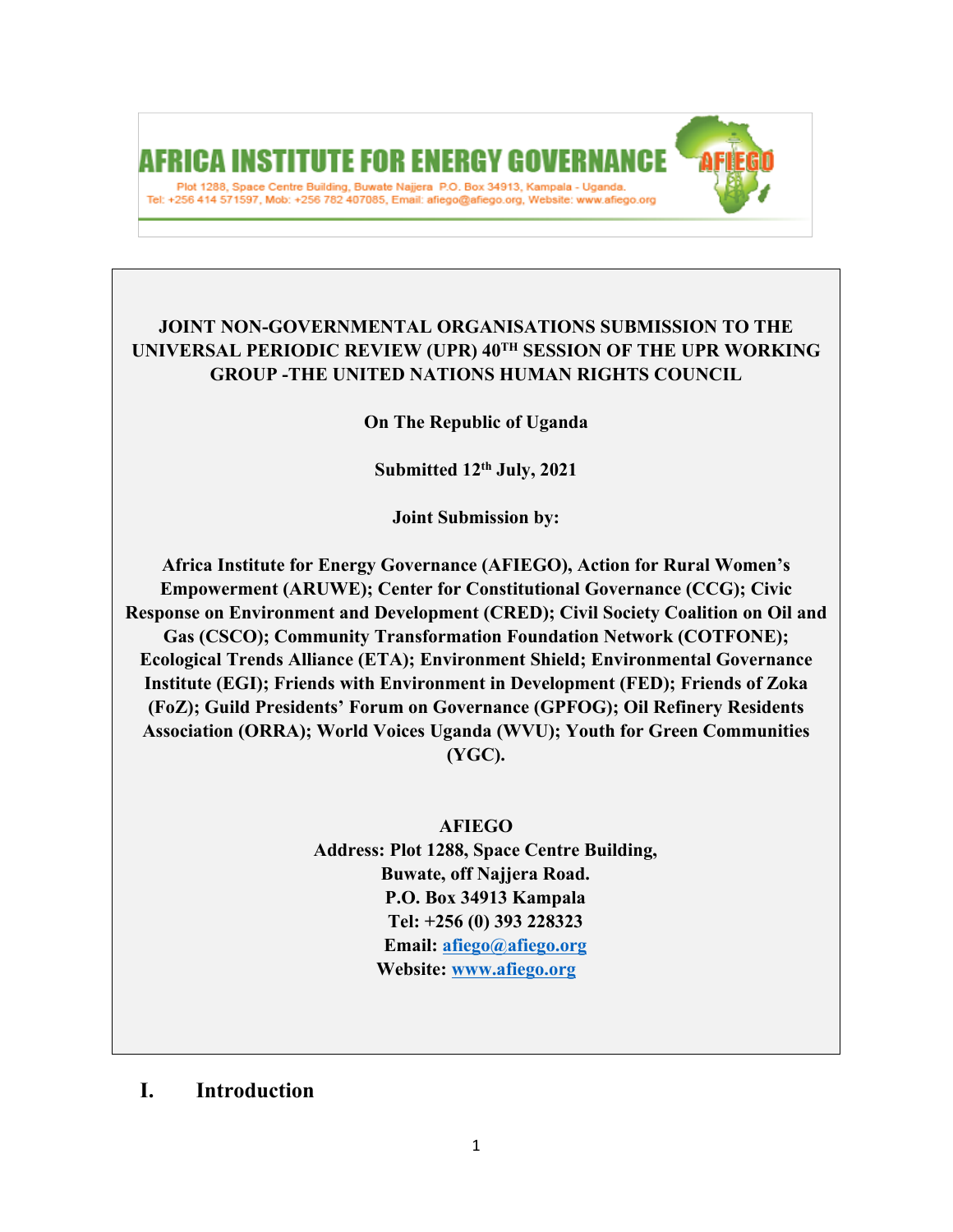- 1. This repor<sup>t</sup> has been submitted by 15 registered Ugandan civil society organisations (CSOs) 1 under the leadership of Africa Institute for Energy Governance (AFIEGO). AFIEGO is <sup>a</sup> non-profit organisation that was registered in 2009 with an objective of promoting good governance in the extractives and other sectors. The other 14 Ugandan CSOs that are signatory to this repor<sup>t</sup> also work to promote good governance in the extractives sector, environmental conservation, climate change mitigation and the protection of community livelihoods.
- 2. The report is submitted on the occasion of Uganda's 3<sup>rd</sup> cycle review. It examines the human rights developments between 2016 when Uganda underwent its 2<sup>nd</sup> cycle review and 2021. To this end, under Annex 2, the repor<sup>t</sup> examines Uganda'<sup>s</sup> progress in implementing the accepted recommendations relating to the extractives industry. The repor<sup>t</sup> also focuses on the emerging human rights issues since 2016. These issues were not assessed in the 2<sup>nd</sup> cycle review. This report makes action-specific recommendations to address the concerns raised herein.

## **II. Methodology**

3. This repor<sup>t</sup> was compiled in <sup>a</sup> participatory and consultative manner. A webinar in which the signatory 15 Ugandan CSOs and community-based representatives from Uganda'<sup>s</sup> oil region (Western and South Western regions) participated was organised in June 2021. During the webinar, the CSOs and community-based representatives discussed the emerging human rights concerns in the extractives sector to inform the repor<sup>t</sup> writing. The organisations and community representatives also provided information on various human rights thematic issues that have emerged since Uganda's 2<sup>nd</sup> cycle review in 2016 to 2021. Adraft repor<sup>t</sup> was generated from the information collected, shared amongs<sup>t</sup> the contributing organisations, and comments incorporated to make this final report. The participating organisations consented to being listed on the cover page of this report.

## **III. Emerging human rights concerns in the extractives sector in Uganda [2016-2021]**

Uganda discovered commercial oil deposits in 2006<sup>2</sup> and since then, a number of human rights violations and concerns have emerged in the country. The repor<sup>t</sup> addresses them in various sections in the following order: Compulsory land acquisition and the right to property; Women'<sup>s</sup> rights; Inadequacy of health and safety standards; Access to information rights and; Militarization of the extractives sector. The repor<sup>t</sup> ends with recommendations to address the human rights issues.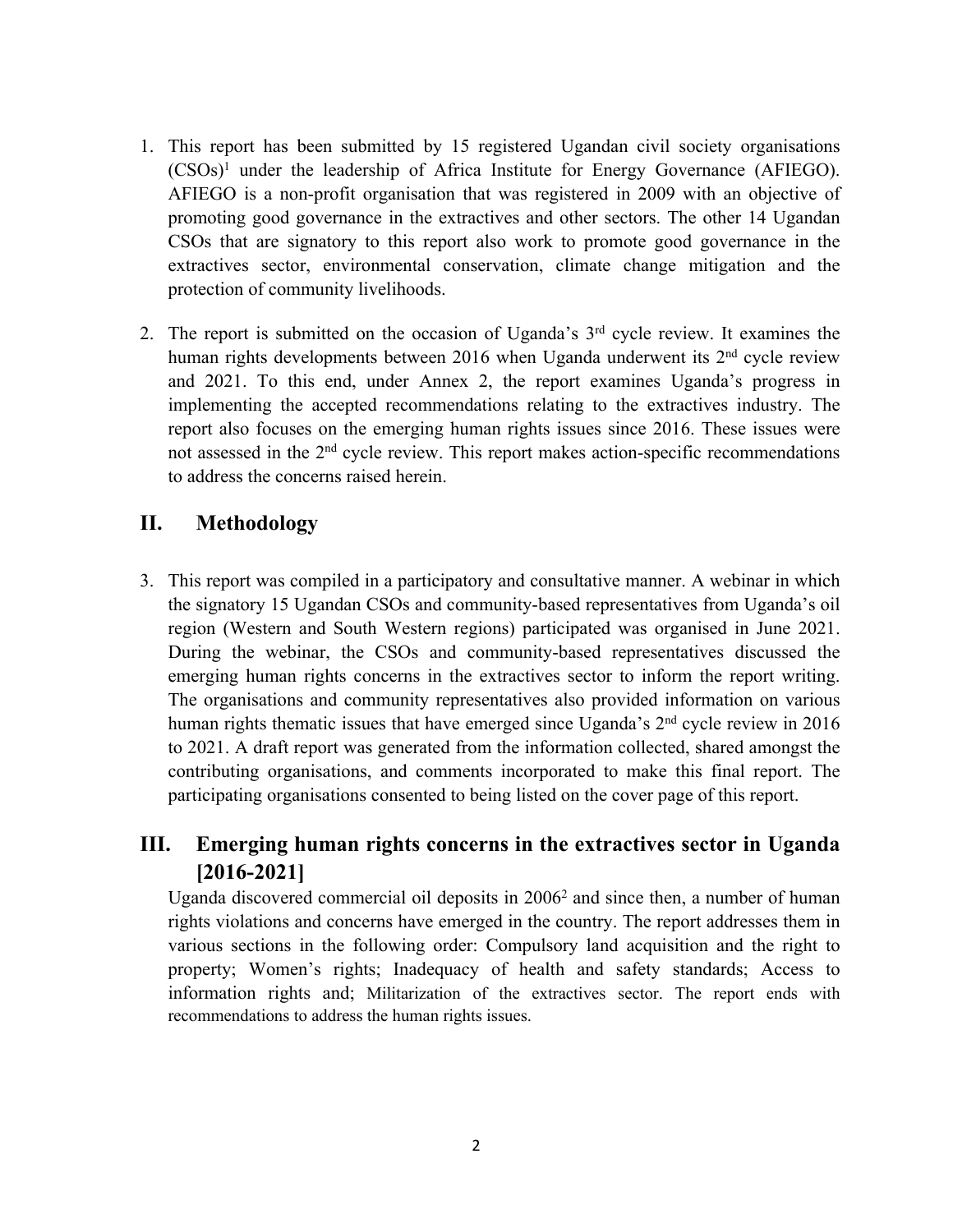## **A. Government compulsory land acquisition and violations of property rights**

- 4. Progressively, Article 26 (1) of the 1995 Uganda Constitution<sup>3</sup> which is in tandem with Article 17 of the Universal Declaration of Human Rights (UDHR) to which Uganda is <sup>a</sup> State Party, provides for the right of Ugandans to own property either individually or collectively. 4 The same article, Article 26 2(b) empowers the Ugandan governmen<sup>t</sup> to compulsorily acquire land for public projects among others. This acquisition can only happen after governmen<sup>t</sup> pays prompt, fair and adequate compensation to the affected persons 5 . The same Article provides for the "right of access to <sup>a</sup> court of law ..." for any affected persons to seek redress for any violations under the Article. Despite the above provisions, the Government of Uganda (GoU) and its private sector partners operating in the extractives sector have continuously breached the aforementioned right through among other forms, failure to pay project-affected persons (PAPs) prompt, fair and adequate compensation in cases of compulsory land acquisitions.
- 5. A 2017 audit<sup>6</sup> undertaken by the Office of the Auditor General (herein after called OAG) noted that the Ugandan governmen<sup>t</sup> failed to pay prompt, fair and adequate compensation to the oil refinery-affected people. In 2012, the Ugandan governmen<sup>t</sup> commenced on compulsory land acquisition processes for <sup>a</sup> planned oil refinery in Uganda. Over 29 sq. km of land was acquired from 7,118 people. Compensation of the people was supposed to commence on June 13, 2013 and end on February 13, 2014. The audit repor<sup>t</sup> of the OAG found that only 104 (4%) persons were paid promptly within the aforementioned set timelines while 96% suffered delayed compensation. Between 2019 and 2020, AFIEGO undertook a study of the oil refinery-affected people <sup>7</sup>. The study found that some of the affected people suffered delays averaging five years. Some of the people were compensated in 2018 partly due to compensation disputes and delays in solving them. The study further found that the delayed, unfair and inadequate compensation resulted in the abuse of the oil refinery-affected people'<sup>s</sup> economic, education and other rights. The people suffered <sup>a</sup> decrease in land ownership, decline in ability to participate in economic activities, increased school drop-out rates amongs<sup>t</sup> boys and girls and others 8 . This has undermined the attainment of the Sustainable Development Goals (SDGs) such as SDG 4 on ensuring access to equitable and quality education for all<sup>9</sup> and SDG 8 on promoting sustained inclusive and sustainable economic growth as well as full and productive employment for all<sup>10</sup>.
- 6. At the time of writing this report, the same compensation challenges of paying delayed and inadequate compensation to other oil-affected people were ongoing. For instance, the 20,631 East African Crude Oil Pipeline (EACOP)-affected people in ten districts in Uganda<sup>11</sup> were suffering the challenges. While cut-off dates were set on the people's property in May and June 2019 and the affected communities were stopped from using their land to set up new developments and grow perennial food as well as cash crops, the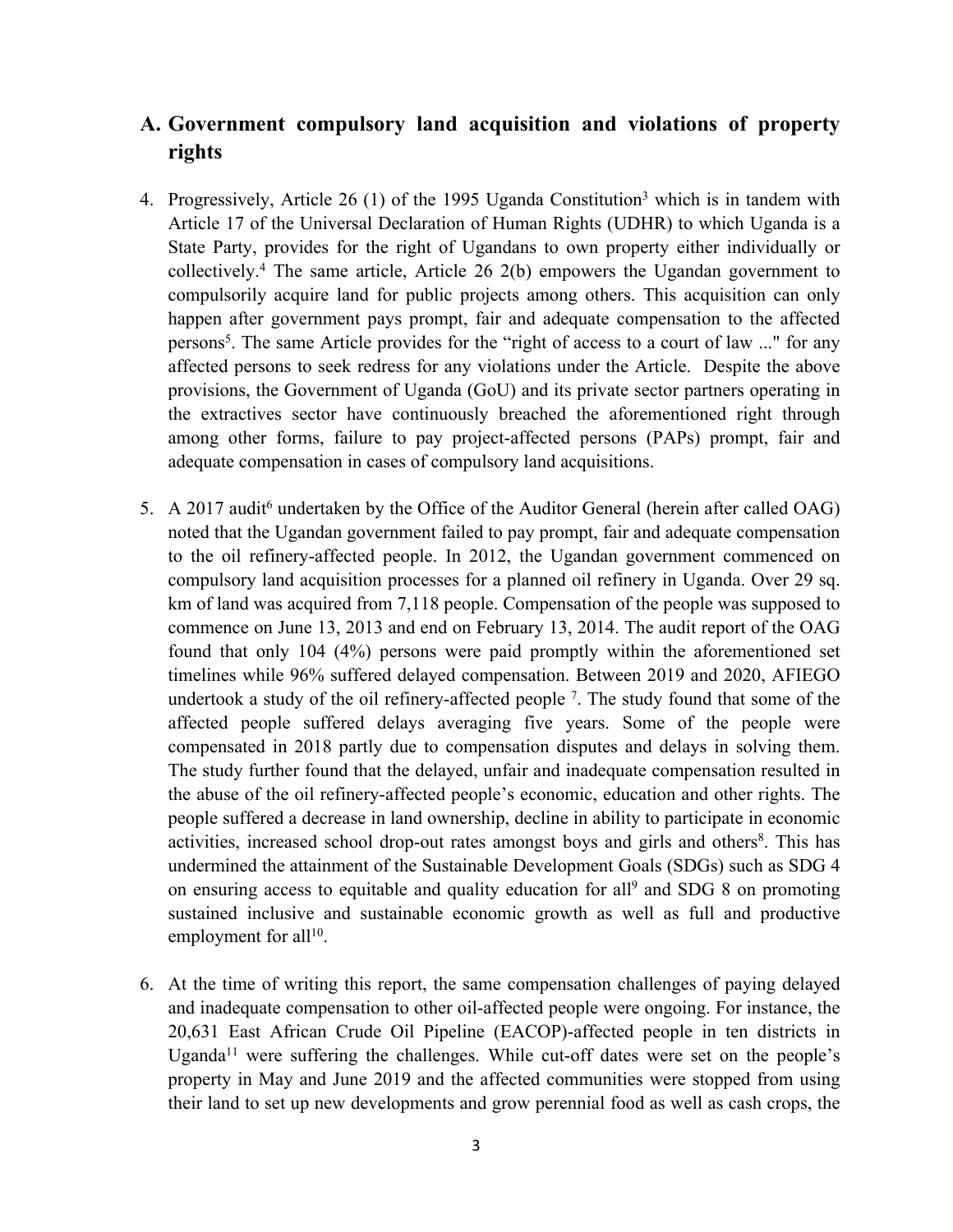affected communities are ye<sup>t</sup> to be compensated as at July 2021. Under the aforementioned oil refinery project, the 7,118 people whose land was compulsorily acquired were stopped from using it for new developments and for growing perennial crops on June 2, 2012 as the cut-off date. This was in violation of Article 23 of the UDHR. The same violation is ongoing under the EACOP project. The use of cut-off dates, which are not time-bound and can go into infinity while families are stopped from engaging in some productive activities, has caused food insecurity thereby affecting the right to food as enshrined under Article 25 of the UDHR<sup>12</sup>. This has also curtailed efforts to attain SDG 2 on zero hunger 13 . The use of cut-off dates without expiration dates has also caused school drop-outs due to lack of school fees which were originally sourced from the subsistence farming by communities, reduced family incomes hence affecting oil-affected communities' economic rights and other human rights violations attendant to the aforementioned.

7. Another challenge that needs addressing is lack of adequate monitoring for the impacts of oil compulsory land acquisition projects on the affected people by government. Tens of thousands of people in the oil region in Uganda are being displaced from their land to pave way for different oil infrastructure. The processes are depriving communities of farm land, businesses, as well as destroying social networks. A number of oil-affected people are left homeless or landless or pu<sup>t</sup> in confined settlements with limited means of earning a livelihood<sup>14</sup>. The above was especially seen with the oil refinery-affected people who were resettled by the Ugandan governmen<sup>t</sup> in <sup>a</sup> squeezed settlement beginning in 2017. The affected people are also left without necessary community suppor<sup>t</sup> due to the severe social fabric/communal living disruptions which make it hard for them to cope in their new settlements<sup>15</sup>. Unfortunately, no adequate interventions are made by governmen<sup>t</sup> to fully address the various economic, social, and psychological challenges faced by the displaced communities. This is undermining the attainment of SDG 3 on ensuring healthy lives and promoting wellbeing for all by  $2030^{16}$ .

#### **B. Women'<sup>s</sup> rights in the extractives industry**

8. In 2016, during Uganda's 2<sup>nd</sup> cycle review, one of the recommendations from Sweden was to the effect: 115.9 Enact laws that enhance equal access to property rights for women (Sweden). 17 Progressively, and in relation to Uganda'<sup>s</sup> legal framework, Uganda is signatory to the Convention on the Elimination of All Forms of Discrimination against Women, ratified to the Protocol to the African Charter on the Rights of Women in Africa in 2011, the Beijing Platform of Action and committed to attaining the fifth sustainable development goal of promoting gender equality. <sup>18</sup> Uganda'<sup>s</sup> 1995 Constitution explicitly recognises the necessity for women to be given full and equal dignity and makes it mandatory for the state to ensure that women have equal rights and opportunities in political, economic and social activities as re-affirmed in SDG 10 which seeks to reduce inequality.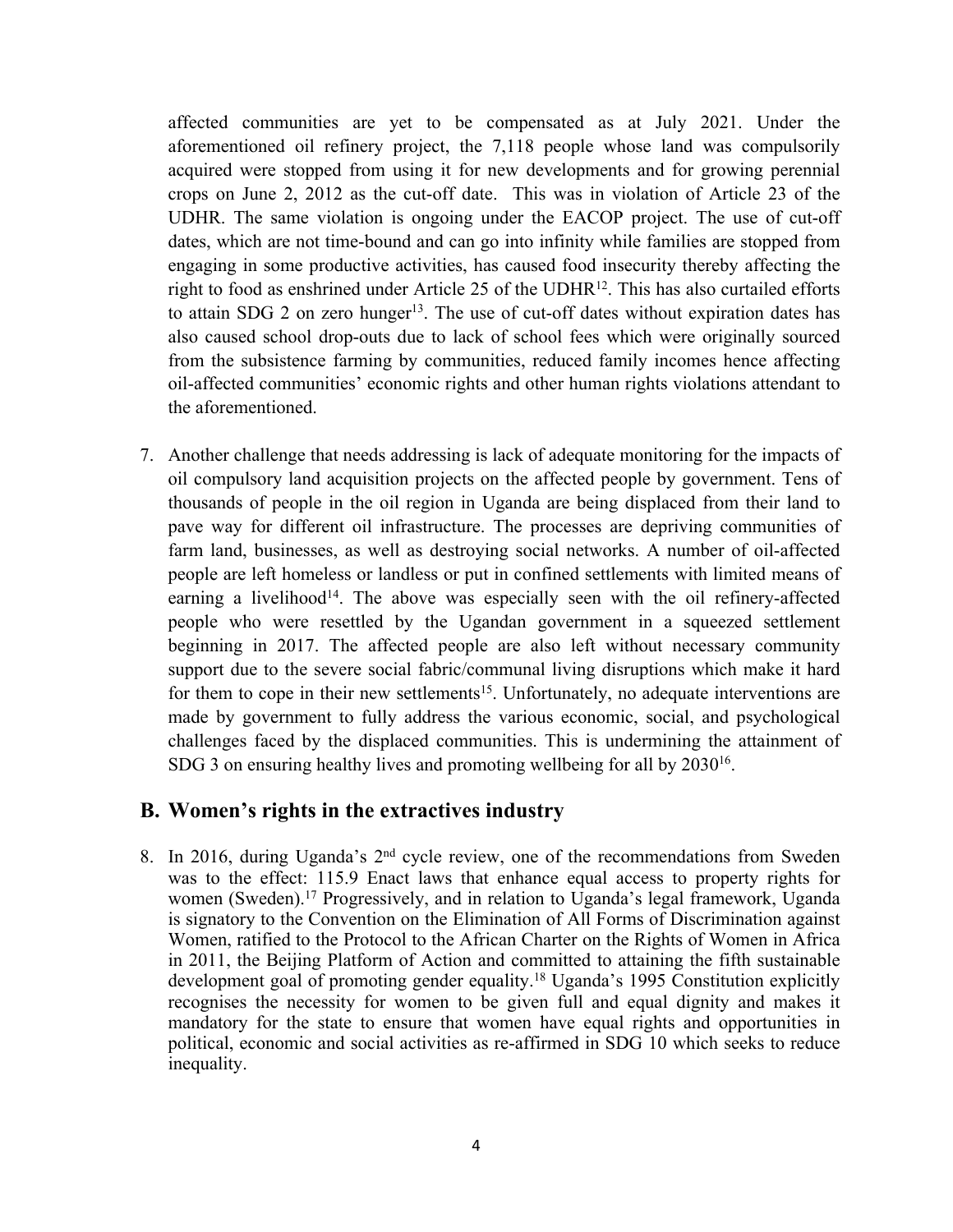- 9. Unfortunately, extractives activities have had both direct and indirect implications that have affected women, men, and children. In Uganda, many rural communities' main source of livelihood is agriculture. Indeed, the Uganda Bureau of Statistics (UBOS) indicates that 7.4 million households in Uganda are engaged in agriculture. Ninety percen<sup>t</sup> (90%) 19 of women in these households rely on agriculture and they are responsible for the food security in these homes. Compulsory land acquisitions in which project-affected persons are paid inadequate, unfair and delayed compensation have seen women'<sup>s</sup> access to land and ability to provide food for their families being negatively impacted. This was especially seen with the oil refinery-affected families whose households' land sizes reduced, thereby undermining food production<sup>20</sup>. Consequently, this has undermined efforts to fulfill SDG 2 which aims at ending hunger, achieving food security and improving nutrition as well as promoting sustainable agriculture.<sup>21</sup>
- 10. Gender challenges are exacerbated because while women are primary land users in Uganda, the majority do not own land. Only 16% own land and of these, only 7% own registered land<sup>22</sup>. This means that during compulsory land acquisitions, women are left out of compensation processes. The men, who own land, have the right to receive compensation. While efforts have been made to ensure that women are involved in compulsory land acquisitions and that joint bank accounts in which compensation is deposited are opened, men who wield more power especially in the patriarchal set-up in Uganda end up deciding how compensation money is spent. This has led to wastage of compensation monies with men marrying other wives and gambling away their money<sup>23</sup>. Ultimately, the men are unable to replace all the land for which they were compensated, affecting women'<sup>s</sup> access to land and ability to provide food for their families as the aforementioned 2019-2020 AFIEGO study found. This study also revealed that 13.43% of the oil refinery-affected people became landless after their land was acquired by the Ugandan governmen<sup>t</sup> beginning in 2012. Indeed, the effects arising from this 2012 land dispossession continue todate. Fraudulent land transactions largely perpetuated by men are also affecting women'<sup>s</sup> land access. A recent repor<sup>t</sup> noted that "<sup>a</sup> number of communities in oil-rich Bunyoro region were falling victim to fraudulent land acquisitions that have left some of them homeless. The perpetrators were either wealthy businessmen seeking to tap into the multi-billion-shilling oil and gas industry, or mere speculators seeking to make an extra buck by acquiring land from unsuspecting villagers and selling it expensively to wealthy individuals"<sup>24</sup>. Many now suffer vagaries that accompany landlessness.
- 11. Moreover, there has been destruction of the environment as well as water, lagoon and soil contamination in the oil region including the pollution of Lake Albert with oil waste. 25 Air and noise pollution in the region also increased due to oil exploitation activities. Moreover, oil and related activities have led to the destruction of forests such as Bugoma and population influx among others. Pollution and destruction of environmental resources have increased women'<sup>s</sup> burdens of food provision as well as accessing fuelwood and herbs among others<sup>26</sup>. These disruptions were reported during April 2021 meetings between AFIEGO and communities living around Bugoma forest<sup>27</sup>. In the same vein, the above environmental destructions infringe on the right to <sup>a</sup> clean and healthy environment as provided for under Article 39 of the 1995 Uganda Constitution and Article 24 of the African Charter on Human and Peoples' Rights.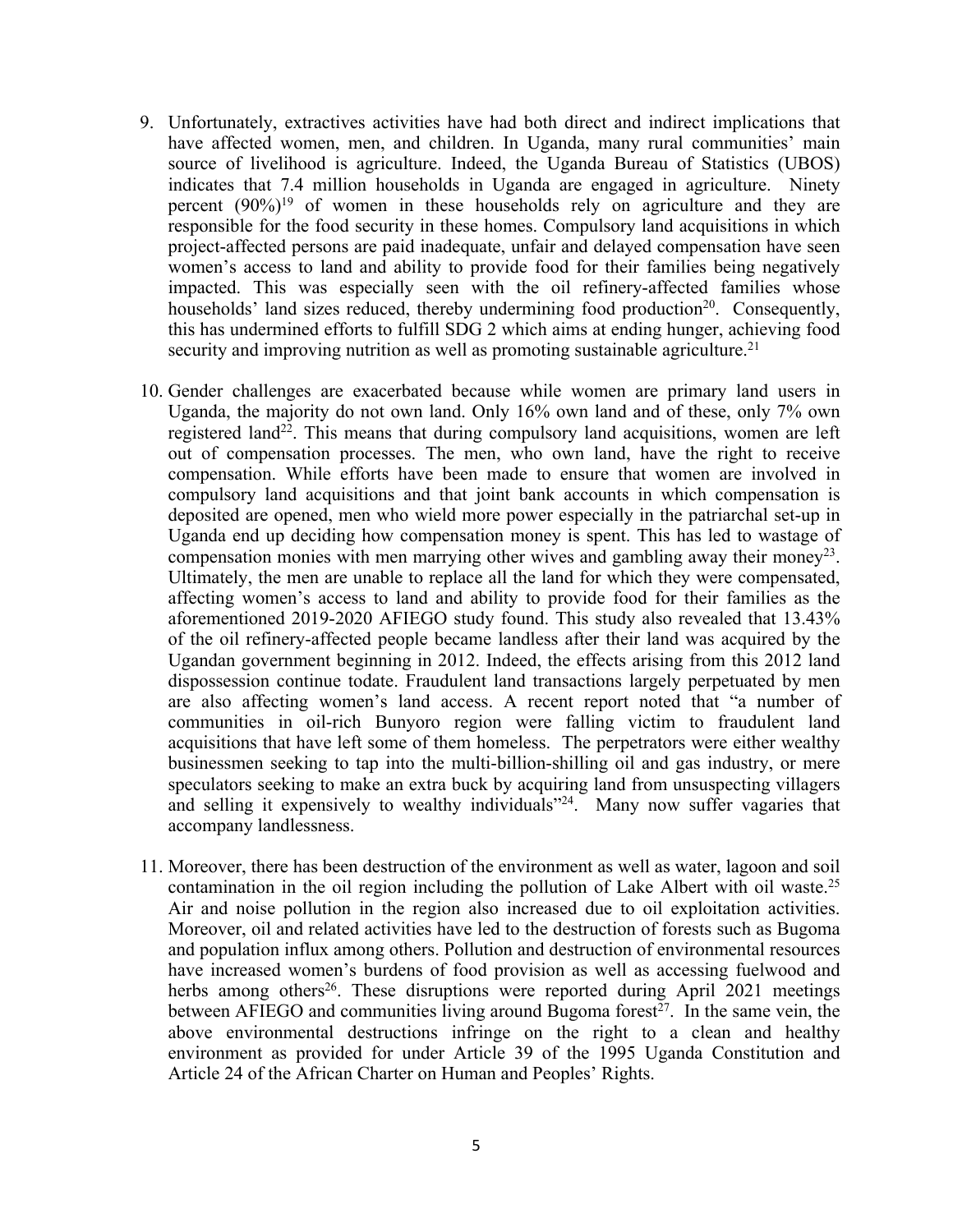#### **C. Inadequacy of health and safety standards**

- 12. Progressively and in tandem with the international standards of promotion of safety and health as prescribed by the Mines Convention, 1995 (No. 175) and its accompanying recommendation No. 183, the governmen<sup>t</sup> of Uganda has enacted <sup>a</sup> number of legal instruments to enable health and safety in the extractives sector.
- 13. Uganda'<sup>s</sup> Health and Safety systems have been promoted through projects funded by international financial agencies including the World Bank, International Development Association (IDA), International Finance Corporation (IFC), African Development Bank (AFDB) and others. Herein, the issues of health and safety are usually actualised through development of Environment and Social Management Plans (ESMP) for specific projects and programmes. The existing laws and policies relating to health and safety in the extractives sector in Uganda are prescribed through the following legislative framework:
- (a) Uganda Constitution (1995)
- (b) The Petroleum (Exploration, Development and Production) Act, 2013
- (c) The Petroleum (Refining, Conversion, Transmission and Midstream Storage) Act, 2013
- (d) The Petroleum (Exploration, Development and Production) Regulations, 2016
- (e) The Petroleum (Exploration, Development and Production) (Health, Safety and Environment) Regulations, 2016
- (f) The Petroleum (Refining, Conversion, Transmission and Midstream Storage) Regulations, 2016
- (g) The Petroleum (Refining, Conversion, Transmission and Midstream Storage) (Health, Safety and Environment) Regulations, 2016
- (h) The Occupational Safety and Health Act, 2006
- 14. The State system and function on safety established <sup>a</sup> policy and safety objectives that reflect its commitment regarding health and safety and facilitate the promotion of <sup>a</sup> positive safety culture in the petroleum sector.

#### **Emerging concerns**

- 15. Despite the above, the health and safety systems have no specific indicators and therefore their level of achievement is difficult to measure with certainty at national level. They are characterised by lack of effective monitoring systems at national level to provide timely, relevant and good quality information on the progress and success on implementation of the health and safety safeguards. Further, adequate attention has not been given to health and safety safeguards during project design in addition to prevalence of inadequate managemen<sup>t</sup> commitment towards the implementation of the health and safety managemen<sup>t</sup> safeguard systems in the extractives sector.
- 16. Additionally, performance reporting on health and safety safeguards components are not well streamlined at national level with no structurally agreed upon tools periodically used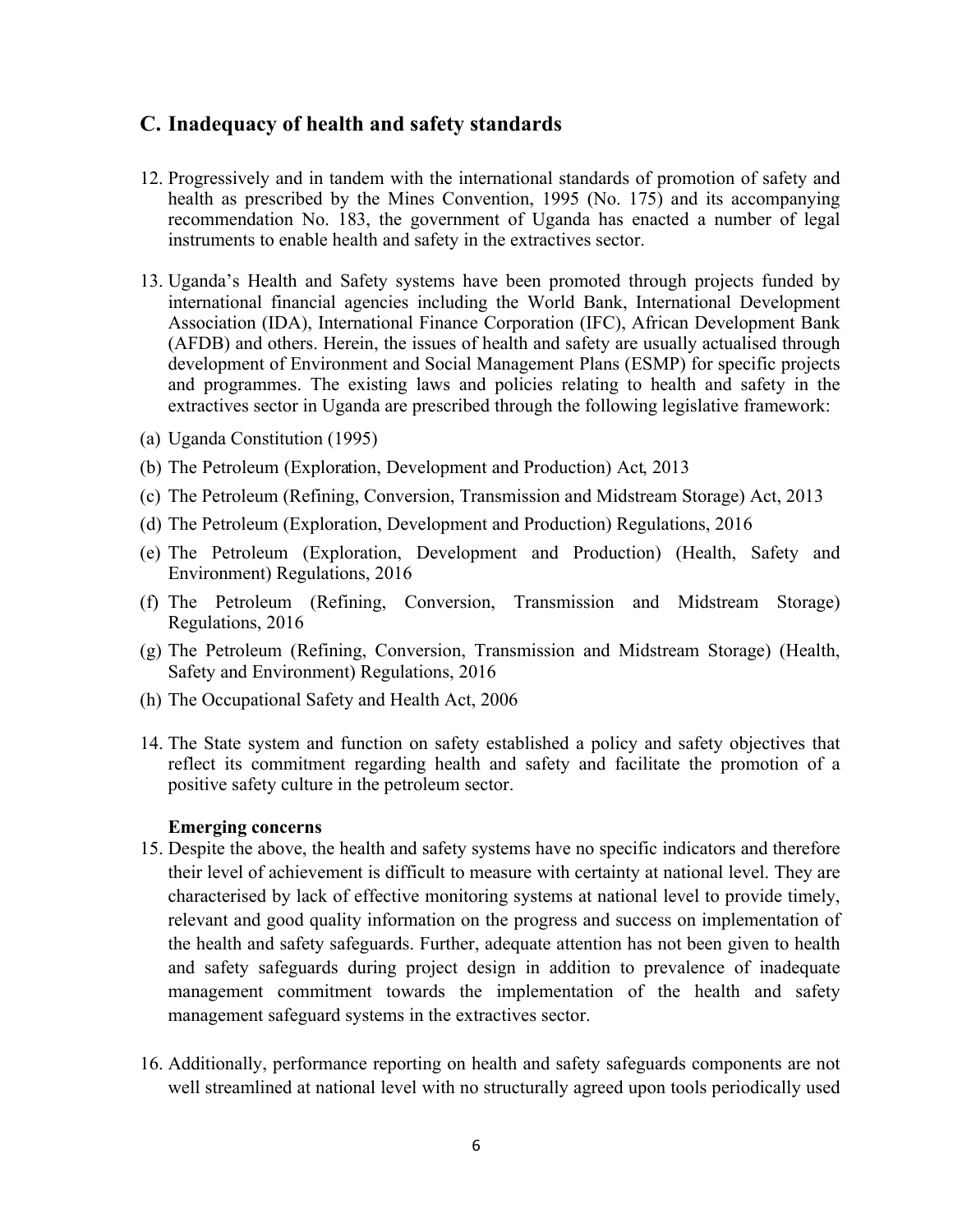to assess performance. Health and safety strategic planning, monitoring and evaluation, periodic inspections and regular audits are not done for the entire extractive projects including oil and gas. This leaves the sector susceptible to health-related human rights violations.

17. Furthermore, extractives activities such as oil projects are ongoing or planned in Murchison Falls National Park (MFNP), Lake Albert, Lake Victoria, River Nile and other eco-sensitive areas. Particularly, oil infrastructure such as oil roads and bridges have been constructed in MFNP and oil extraction is expected to commence by 2025<sup>28</sup> under the Tilenga oil project. Oil extraction from within and around Lake Albert in Western Uganda is also expected to commence the same year, 2025. Oil pipelines to suppor<sup>t</sup> the transportation of the extracted oil are planned to be developed under River Nile for the Tilenga oil project. Furthermore, nearly <sup>a</sup> third or approximately 460km of the East African Crude Oil Pipeline<sup>29</sup>, a 1,443km pipeline that is to be built from Uganda to Tanzania, is expected to be constructed in the Lake Victoria basin. The extraction of oil and development of oil infrastructure in eco-sensitive areas have pu<sup>t</sup> Ugandans' rights to clean water access, food security, biodiversity protection, the right to <sup>a</sup> clean and healthy environment and others at risk.

#### **D. Access to information rights**

- 18. As <sup>a</sup> note of progress, in Uganda, the right of access to information is guaranteed under Article 41 of the 1995 Constitution and is operationalized under the 2005 Access to Information Act and the attendant regulations. Under this provision/legal framework, every citizen has <sup>a</sup> right of access to information in the possession of the state or its agencies. The right of access to information is also stipulated in Article 19 of the International Covenant on Civil and Political Rights and Article 9 of the African Charter on Human and Peoples Rights to which Uganda is <sup>a</sup> State party. Also, worth noting, on <sup>a</sup> progressive path is the existence of provisions on contract disclosure and transparency in Uganda'<sup>s</sup> legal framework for the extractives sector. These include among others the 1995 Constitution, the 2005 Access to Information Act and the 2015 Public Finance and Management Act.
- 19. Despite the existing policies and laws, the Ugandan governmen<sup>t</sup> has not been sufficiently proactive in providing access to information in the extractives sector, ye<sup>t</sup> proactive disclosure is the recommended international best standard/practice. In particular, the extractives industry, particularly the oil and gas sector, has been shrouded in secrecy, denial and limited access to information to the public. The denial of access to information is especially perpetuated by placing high fees for access to public information. For instance, in January 2021<sup>30</sup>, AFIEGO and seven other CSOs wrote to Uganda's National Environment Management Authority (NEMA) requesting for <sup>a</sup> certified copy of the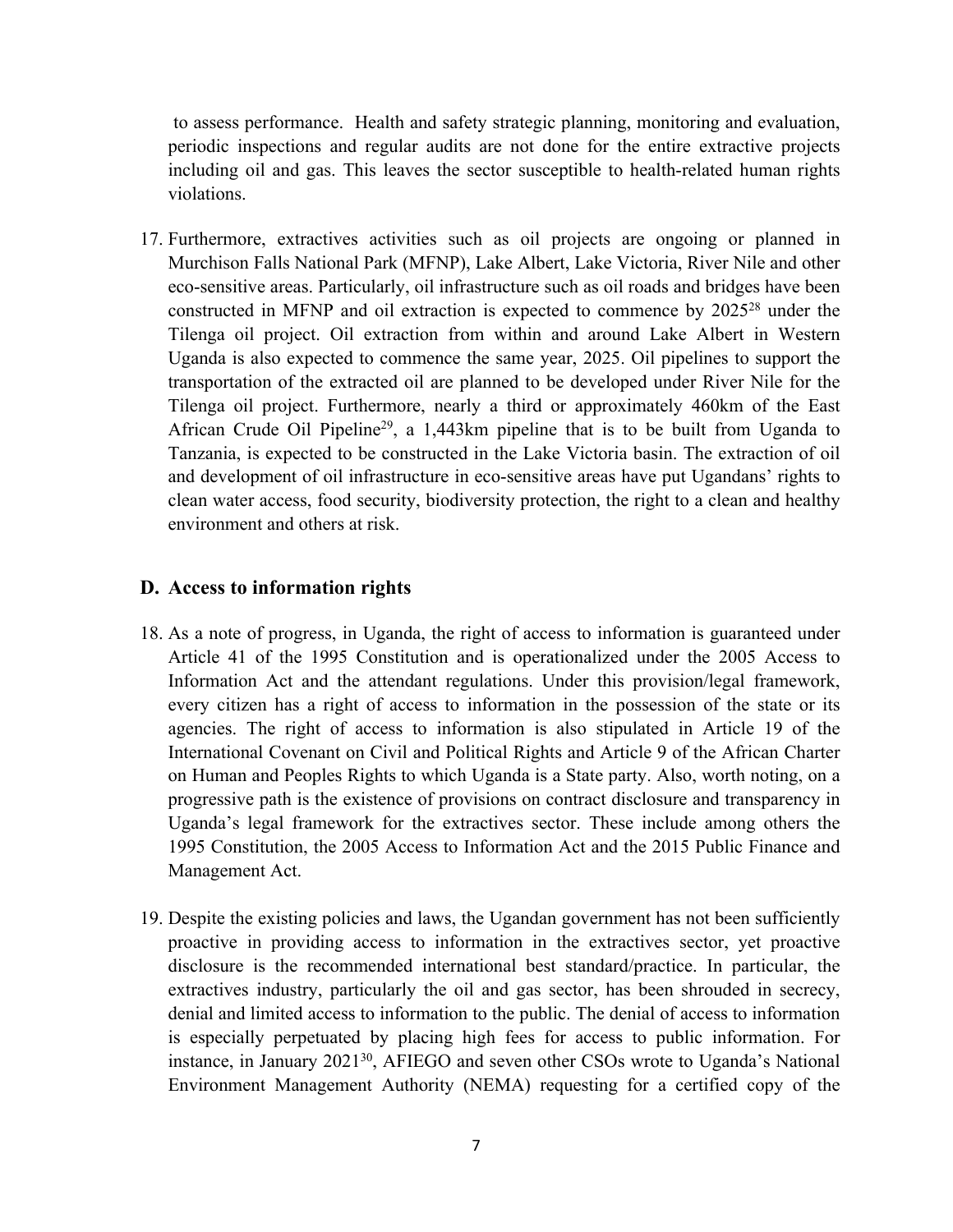Environmental and Social Impact Assessment (ESIA) certificate of approval that NEMA had issued to the East African Crude Oil Pipeline (EACOP) project developers in 2020. AFIEGO also requested for the final EACOP ESIA repor<sup>t</sup> on which NEMA had based to issue the certificate. In reaction, NEMA wrote <sup>a</sup> letter on March 4, 2021 through which the authority indicated that AFIEGO and the seven CSOs would only receive the certified ESIA certificate of approval, final EACOP ESIA repor<sup>t</sup> and the presiding officer'<sup>s</sup> repor<sup>t</sup> after paying UGX 2,400,000. In <sup>a</sup> letter dated March 16, 2021, AFIEGO indicated that this amount was prohibitive and would deny citizens access to information. AFIEGO requested to be allowed to pay UGX 300,000/ to access the aforementioned reports and certificate. NEMA however refused to share the reports and cited laws such as the 2019 National Environment Act and 2020 National Environment (Environmental and Social) regulations as empowering them to prescribe the fees required to release information to the public. The setting of prohibitive costs as described here and outright refusal to share the full text of agreements such as the 2021 Host Government, Tariff and Transportation as well as Shareholders agreements relating to the EACOP oil projects has left those who are both directly and indirectly affected by oil and gas developments unable to make informed decisions on key aspects which concern their lives and livelihoods. The need to refrain from breaking confidentiality clauses is cited $^{31}$  for refusing to share the full text of the agreements.

- 20. It is noteworthy that in 2006, two Ugandan journalists working with the *Daily Monitor* newspaper (a local daily) namely Charles Mwanguhya and Angelo Izama filed <sup>a</sup> reques<sup>t</sup> for access to information contained in the oil Production Sharing Agreements (PSAs) entered into by the governmen<sup>t</sup> of Uganda and the oil companies. The reques<sup>t</sup> was made under the Access to Information Act by the two journalists. Section 5 (1) of the Access to Information Act states that every citizen has <sup>a</sup> right to access information and records in possession of the State or any public body, excep<sup>t</sup> where the release of the information is likely to prejudice the security or sovereignty of the State or interfere with the right to privacy of another person. The journalists' reques<sup>t</sup> for the PSAs was denied by the Permanent Secretary in the Ministry of Energy and Mineral Development upon which they petitioned the Magistrates Court in accordance with the law. Unfortunately, the case failed with the court reasoning that they had failed to establish that the public benefit that would accrue from the disclosure of information contained in these PSAs was greater that the harm that would be suffered as <sup>a</sup> result of the disclosure. Court further averred that there were confidentiality clauses to be respected in such agreements. The above case is critical in the access to information discourse in Uganda for since that precedent, governmen<sup>t</sup> agencies have continued to rely on it to justify the failure to disclose particular information arguing that it is confidential.
- 21. Restrictions on the enjoyment of the right to information also exist in the context of mining. Information on mining projects is very hard to obtain. The situation is further aggravated by the restricted access to mining sites since many of them are guarded by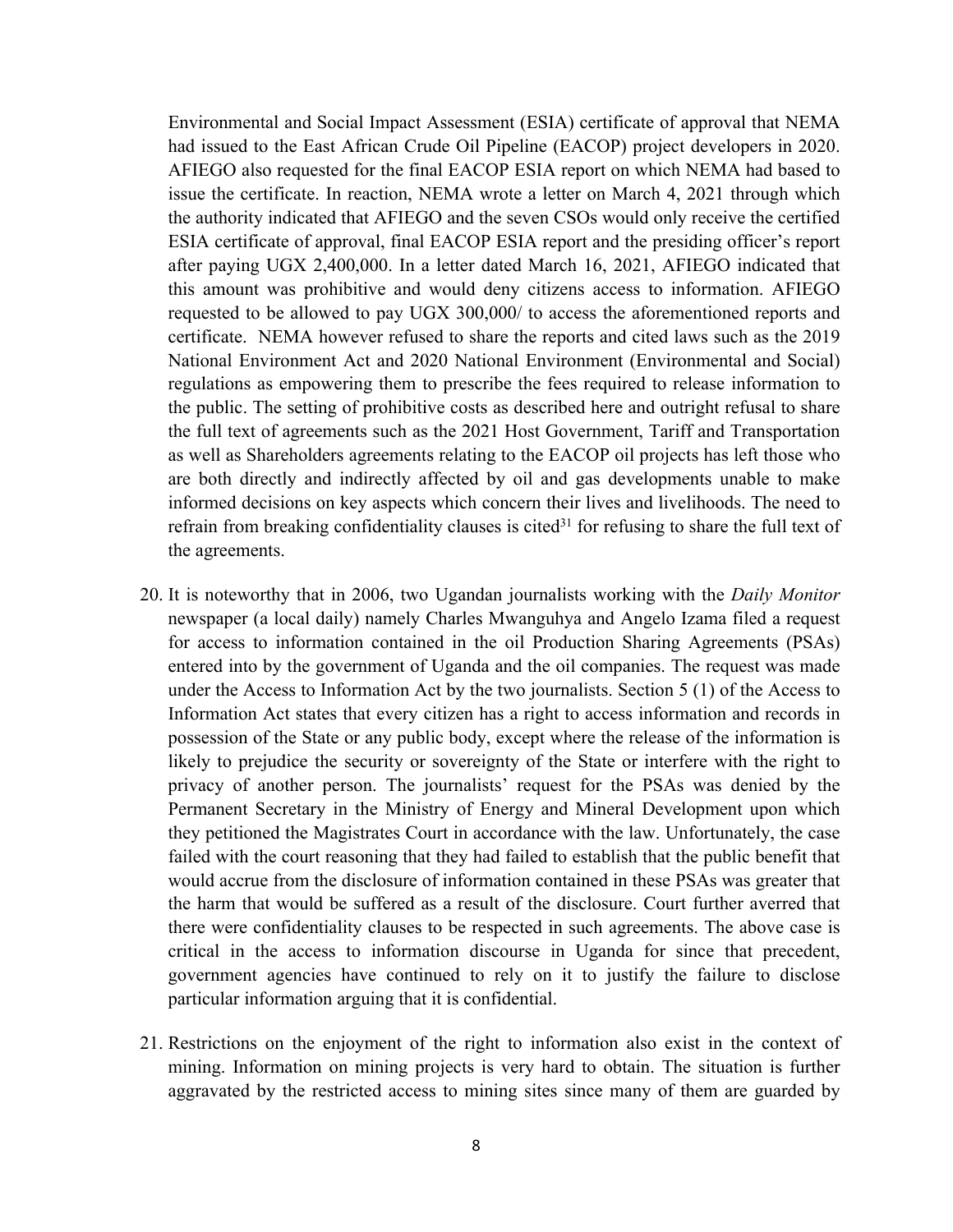soldiers. Since mining companies do not work with the locals and district officials, it is hard to access information from mining companies. In cases where they are pushed hard, these companies and governmen<sup>t</sup> sometimes issue out wrong information. For instance, in November 2020, the Petroleum Authority of Uganda (PAU) informed the over 3,000 households whose land is being compulsorily acquired for the EACOP project that they would be compensated in early 2021<sup>32</sup>. By the time this report was submitted in July 2021 however, the people were ye<sup>t</sup> to be compensated. Sharing of wrong information breaches the right of access to information to the citizenry and is undermining the attainment of SDG 16 on promoting peaceful and inclusive societies for sustainable development 33 .

#### **E. Restrictive civic space**

- 22. The oil and gas sector in Uganda is highly militarized. A special oil and gas police unit<sup>34</sup> and an army unit were created by the Ugandan governmen<sup>t</sup> to guard the oil fields in Western Uganda<sup>35</sup>. In Kabaale-Hoima where Uganda's oil refinery is supposed to be located, there are four army detaches with over 1,000 soldiers. The security presence in the oil region has created an atmosphere of fear within oil-affected communities and their representatives.
- 23. The armed forces move in communities with their guns and uniforms to intimidate community members. For instance, in Buliisa, the oil and gas police, Resident District Commissioner (RDC) and other security operatives visit project-affected persons (PAPs) for no reason. This creates fear. As <sup>a</sup> result, oil project-affected communities generally remain silent or very cautious when speaking about the violence and harassment they may have experienced and the impacts they have suffered from oil projects<sup>36</sup>. This contravenes the people'<sup>s</sup> right to freedom of expression as provided for under Article 29 (1a) of the 1995 Uganda Constitution and Article 19 of the UDHR.
- 24. Other than the heavy militarization, CSOs as well as environmental and human rights defenders (EHRDs) working in the oil sector ge<sup>t</sup> illegally arrested and intimidated. In May 2021 for instance, Mr. Maxwell Atuhura, <sup>a</sup> representative of the NGO AFIEGO and an Italian journalist, Ms. Federica Marsi, who were conducting interviews with oilaffected people in Buliisa were arrested by the Uganda Police<sup>37</sup>. Mr. Atuhura spent two nights in detention and was harassed. Mr. Atuhura'<sup>s</sup> arrest, whose holding charge was indicated as being unlawful assembly, came after being monitored and intimidated by the police and military over time. Previously, in 2010, the NGO Forum chairperson in Buliisa and National Association of Professional Environmentalists (NAPE) staff were arrested $^{38}$ . The arrests arising after CSOs meet with communities curtail the enjoyment of freedom of expression and assembly that are provided for Article 29 (1d) of the 1995 Uganda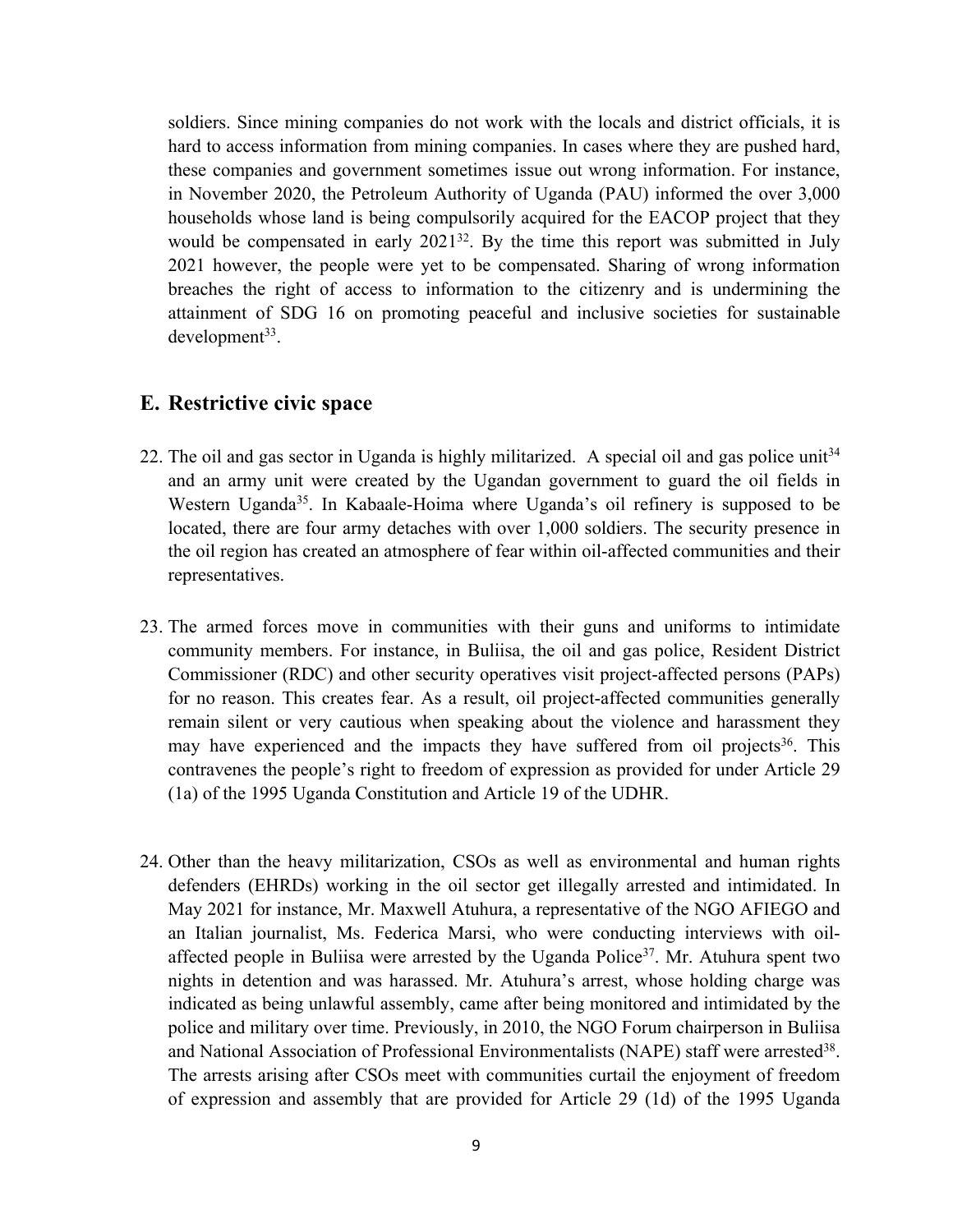Constitution and Article 20 of the UDHR respectively.

- 25. Further, in South Western Uganda, Mr. Kayinga Muddu Yisito of COTFONE has been intimidated by some state functionaries or their representatives who feel threatened by his advocacy on the East African Crude Oil Pipeline (EACOP). In October 2020, <sup>a</sup> group of soldiers and Ministry of Energy officials visited the EACOP-affected districts in Greater Masaka in South Western Uganda. They asked the Resident District Commissioner to rein in Mr. Kayinga to stop "inciting and misleading project-affected persons [PAPs]". Two Resident District Commissioners (Kyotera and Lwengo) sided with Mr. Kayinga, citing the lack of governmen<sup>t</sup> information to PAPs. The two Resident District Commissioners didn'<sup>t</sup> find fault with Mr. Kayinga; on the contrary they commended COTFONE for fulfilling <sup>a</sup> role that governmen<sup>t</sup> failed to fulfill. They urged the Petroleum Authority of Uganda (PAU) to do their role.
- 26. CSOs working in the extractives sector are also faced with challenges such as being stopped from meeting with community members, being threatened with deregistration, being the subject of verbal attacks and smear campaigns among others<sup>39</sup>, all of which contravene the right to freedom of assembly and association as provided for under Article 29 of the 1995 Uganda Constitution as well as Article 20 of the UDHR.
- 27. The above threats are especially seen in Buliisa district in Western Uganda where one of the oil extraction projects are located. In this district, CSOs and journalists are required to seek permission from the Resident District Commissioner (RDC) before meeting with communities. This is aimed at keeping outsiders out so as to enable a lack of scrutiny<sup>40</sup>. Journalists and researchers are also denied access to communities in the district, further contributing to the secrecy of the sector thereby curtailing access to information and accountability.
- 28. Furthermore, CSOs that are considered critical face financial restrictions and investigations. In 2019 for instance, 14 CSOs including AFIEGO that are considered critical of governmen<sup>t</sup> were pu<sup>t</sup> under investigation by the Uganda government'<sup>s</sup> Financial Intelligence Authority (FIA) 41 . Such investigations are aimed at intimidating CSOs that are considered critical of the government'<sup>s</sup> governance, rule of law and human rights records. CSOs' bank accounts are also sometimes frozen by the Ugandan government. In 2020 for instance, the bank accounts of four CSOs involved in the country's General Elections were frozen<sup>42</sup>, further negatively impacting on these organisations. The repression of CSOs and reduction in civic space is generally undermining the attainment of SDG 16 as it curtails the building of effective and accountable institutions 43 .

#### **Harassment and death threats**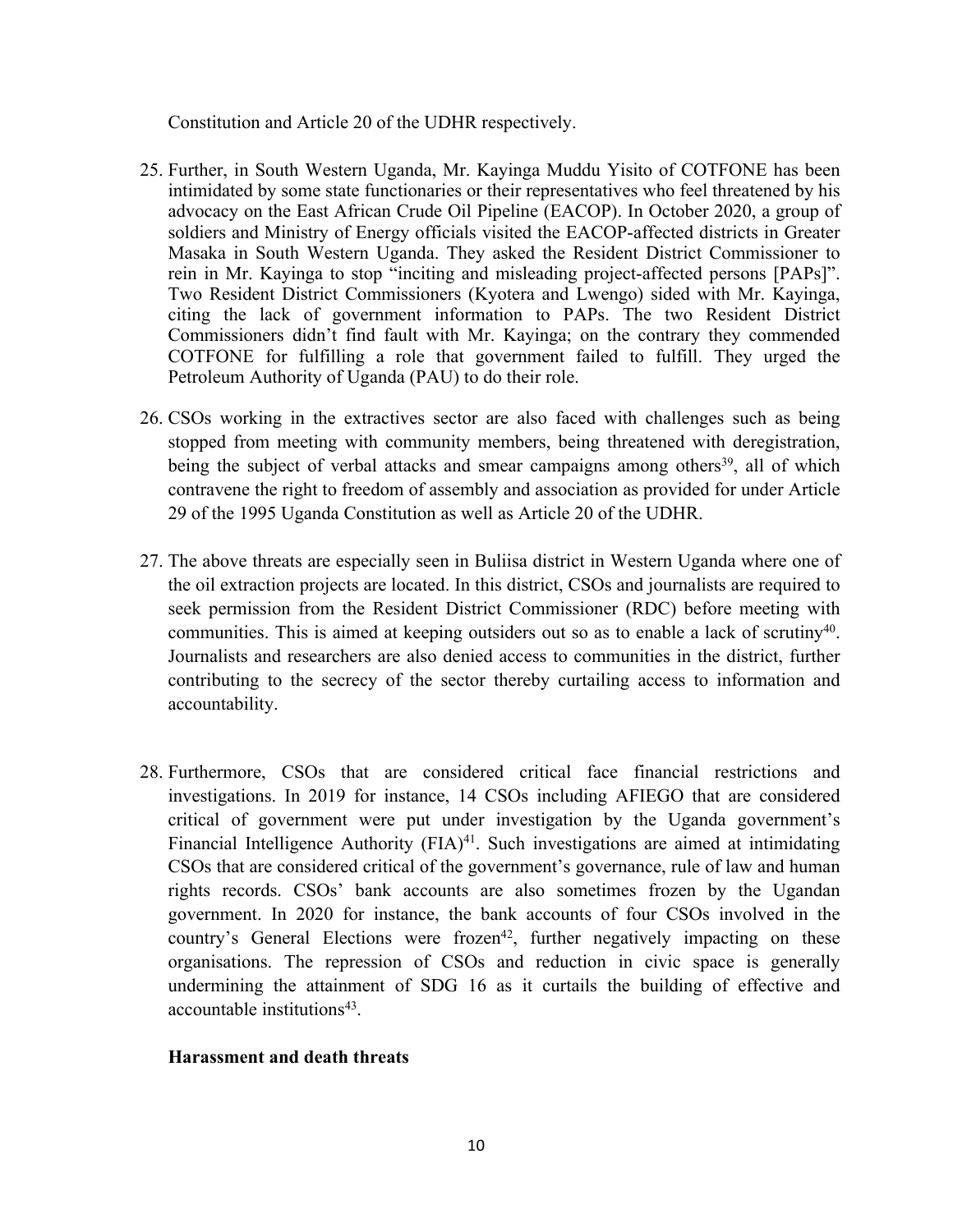- 29. Environmental and Human Rights Defenders (EHRDs) working to protect natural resources also face harassment. For example, on August 18, 2018, <sup>a</sup> community meeting organised by Friends of Zoka (FoZ) as well as the Ma'di Cultural and Development Foundation (MACDEF) meant to discuss natural resource managemen<sup>t</sup> in the Ma'di subregion of Adjumani and Moyo with specific interest on Zoka Central Forest Reserve was stopped by the Police in Adjumani despite earlier communication from the organisers to the police as stipulated in Uganda'<sup>s</sup> Public Order Management Act (POMA). Police heavily deployed at the venue at Multipurpose Training Centre in Adjumani under the command of the District Police Commander (DPC) who later ordered for the arrest of the team leader of Friends of Zoka, Mr. Amanzuru William Leslie, for spearheading the meeting arrangement.
- 30. In February 2021, the activities of Friends of Zoka were temporally stopped by the Adjumani District Security Committee, which is headed by the Resident District Commissioner (RDC). This was after it was exposed that the Deputy RDC was dealing in illegal logging and commercial charcoal trade. This exposure attracted security threats against members of Friends of Zoka. The tree loggers have on numerous times sought and threatened to kill members of Friends of Zoka. Cyber harassment and death threats by unknown people are sent. Other threats involve surveillance of the homes of some of the outspoken defenders of the environment by unknown and unidentifiable men riding on motorcycles with no registration numbers. In particular, the teamleader of Friends of Zoka, Mr. Amanzuru William Leslie, has been <sup>a</sup> victim on countless times.
- 31. Another such incident happened in Moyo district in West Nile on Wednesday May 20, 2020, when activists of Friends of Zoka, journalists, Metu sub-county leaders and others were stopped and detained for about an hour at <sup>a</sup> roadblock mounted by among others, Uganda People'<sup>s</sup> Defence Forces (UPDF) from the Padiga village detach. The Friends of Zoka team were attempting to halt the illegal cross-border log harvesting and collection of the endangered Afzellia Africana tree.
- 32. Defenders have also faced arbitrary arrests. For instance, Mr. Amanzuru William Leslie was arrested on February 3, 2021. He was arrested following locals impounding Kampala-bound trucks ferrying illegal charcoal. A case against Mr. Amanzuru was registered at the Adjumani Central Police Station by the owners of the impounded charcoal. They accused Mr. Amanzuru of theft. This led to the aforementioned arrest on February 3, 2021. Mr. Amanzuru was later released on police bond. As par<sup>t</sup> of his police bond requirements, he had to periodically repor<sup>t</sup> to police. On May 24, 2021, Mr. Amanzuru was informed that he has no case to answer, effectively vindicating him of the alleged theft of 270 bags of the said charcoal worth UGX 24 million. Mr. Amanzuru was arrested to harass, intimidate and besmirch his name.

#### **F. RECOMMENDATIONS**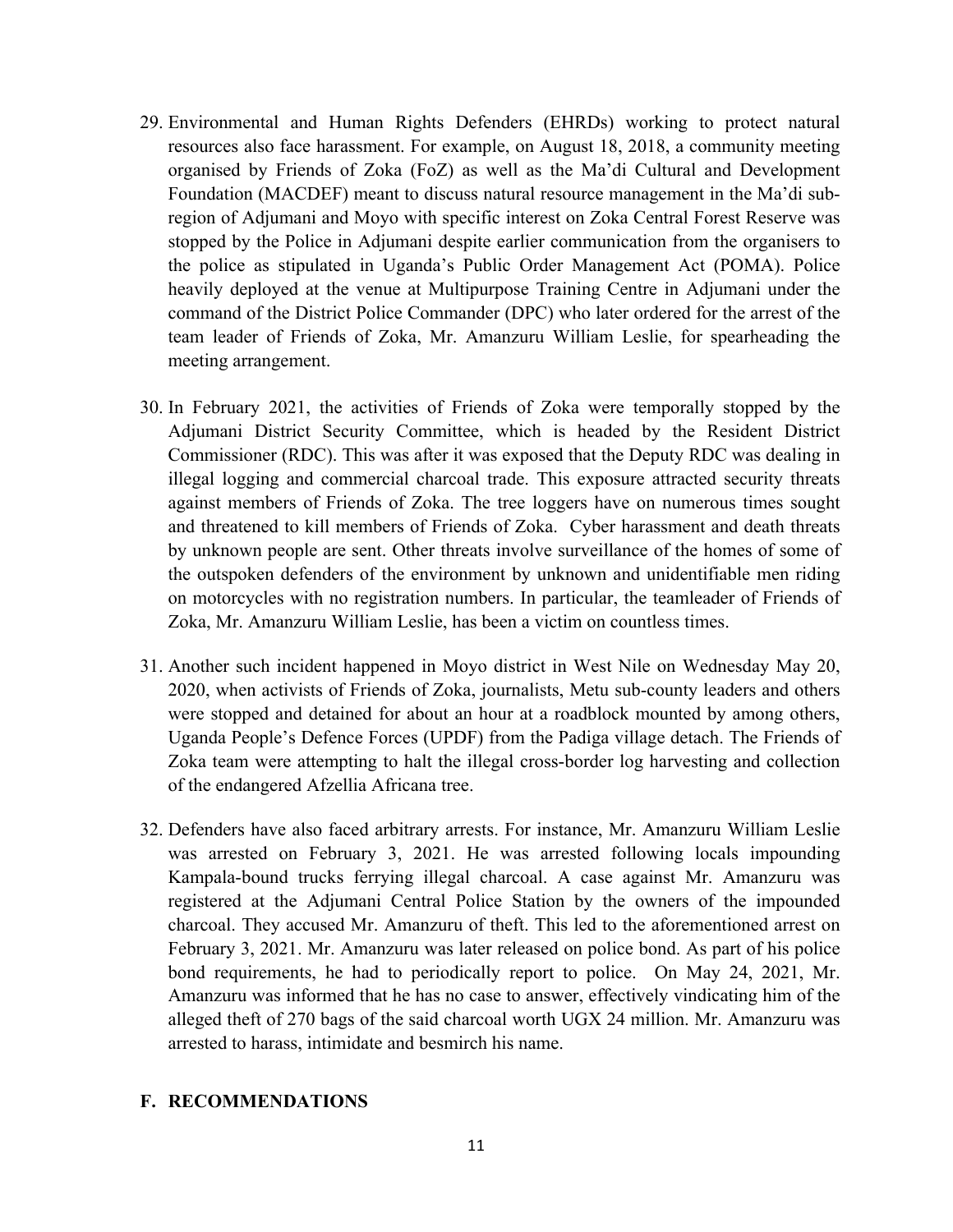#### **A. Regarding the right to property and compulsory land acquisition**

1. The Government of Uganda should expedite the passing of the 2018 Land Acquisition Bill that has stalled since 2018 to ensure protection of the right to property and attendant rights under threat during governmen<sup>t</sup> compulsory land acquisitions across the country. Specifically, the bill should provide for time-bound cut-off dates. The law should provide that in the event that governmen<sup>t</sup> and its agents fail to compensate project-affected persons within the period within which the cut-off date accrues, the property being acquired by governmen<sup>t</sup> has to be re-assessed and revalued.

2. The Government of Uganda should reform the legal framework governing compulsory land acquisition to ensure that it is aligned to international human rights standards including among others defining what is prompt, fair and adequate compensation and establishment of mechanisms of regular follow-up on the oil-affected communities in the aftermath of the compensation and resettlement processes to ascertain their progress and wellbeing.

#### **B. Regarding women rights in the extractives industry**

1. The Government of Uganda should address the gender inequalities within the extractive industry through legislative reform to ensure <sup>a</sup> more inclusive framework that recognises and protects women'<sup>s</sup> land rights specifically on issues of ownership, compensation, resettlement and access to justice. A law or regulations empowering women to participate in decision-making on how compensation is used should be pu<sup>t</sup> in place. Inclusive grievance handling processes should women be denied their compensation rights should be instituted and enshrined in compensation laws.

#### C. **Regarding health and safety standards**

1. The Government of Uganda should strengthen its ability to enforce private sector adherence to health and safety frameworks. Trainings for relevant governmen<sup>t</sup> staff should be conducted and resources should be provided to ensure adherence.

2. Further, to safeguard citizens' safety and health, the governmen<sup>t</sup> of Uganda should ban the exploitation of oil and gas resources in lakes, rivers, national parks and other ecosensitive areas as well as the development of oil infrastructure in the same areas.

#### D. **Regarding transparency and open governance in the extractives industry**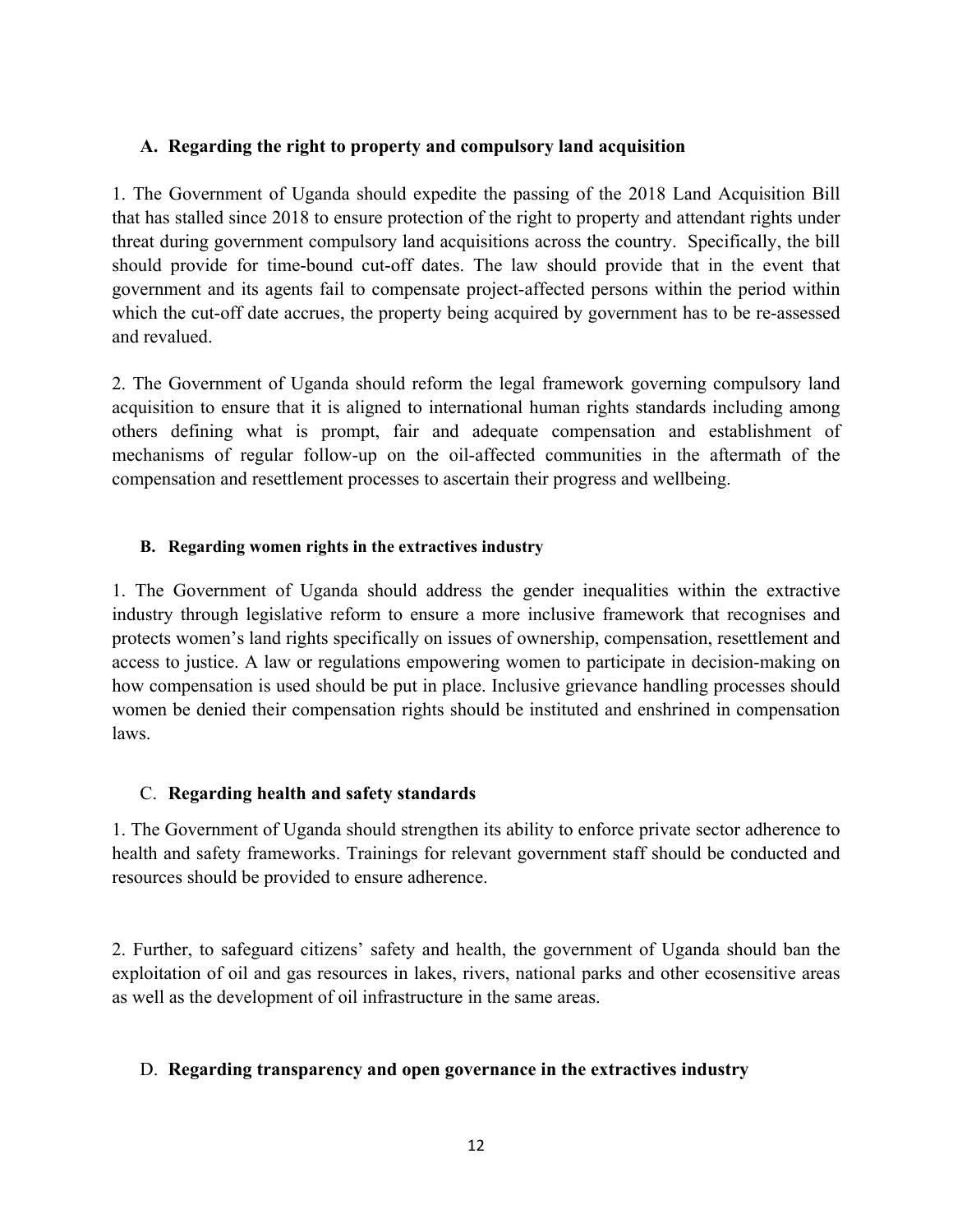1. The Government of Uganda should implement in full the access to information laws and consider establishment of cost-effective systems to publicly make information accessible, both through online and hardcopy options. All relevant natural resource and environment related information such as contracts, approved Environmental and Social Impact Assessment reports particularly in mining, logging and the oil sector among others should be made public.

2. The Government of Uganda should establish <sup>a</sup> pro-active disclosure regime of information that makes contracts in the extractives industry and associated documents easy to find, search, and use in adherence to Article 41 of the Constitution of Uganda to increase accessibility for all its citizens without discrimination.

3. The Government of Uganda, being <sup>a</sup> member of the Extractive Industries Transparency Initiative (EITI), should publish all revenues earned from petroleum and mining and Production Sharing Agreements (PSA) as well as Mining Agreements signed with especially international oil and mining companies.

### **E. Regarding the rights of Human Rights Defenders in the extractives industry**

1. The Government of Uganda should guarantee and ensure <sup>a</sup> safe and enabling environment for human rights defenders working in the context of the extractive industries through among other measures, promoting the rule of law and holding accountable perpetrators of human rights violations.

2. Further, laws or sections of laws such as the 2016 Non-Governmental Organisations Act, 2013 Public Order Management Act, 2013 Anti-Money laundering Act, 2011 Computer Misuse Act and others that criminalise CSO work, curtail freedom of expression, movement and assembly should be struck down from the laws.

<sup>&</sup>lt;sup>1</sup> Africa Institute for Energy Governance; Action for Rural Women's Empowerment; Center for Constitutional Governance; Civic Response on Environment and Development; Civil Society Coalition on Oil and Gas; Community Transformation Foundation Network; Ecological Trends Alliance; Environment Shield; Environmental Governance Institute; Friends for Environment; Friends of Zoka; Guild Presidents' Forum on Governance; Oil Refinery Residents Association; World Voices Uganda/Publish What You Pay-Uganda; Youth for Green Communities

<sup>&</sup>lt;sup>3</sup> Uganda Constitution [https://statehouse.go.ug/sites/default/files/attachments/Constitution\\_1995.pdf](https://statehouse.go.ug/sites/default/files/attachments/Constitution_1995.pdf) 4 The Universal Declaration of Human Rights, 1948. Accessible at

[https://www.ohchr.org/en/udhr/documents/udhr\\_translations/eng.pdf](https://www.ohchr.org/en/udhr/documents/udhr_translations/eng.pdf)

<sup>&</sup>lt;sup>5</sup> The 1995 Constitution. Accessible at [https://www.constituteproject.org/constitution/Uganda\\_2005.pdf?lang=en](https://www.constituteproject.org/constitution/Uganda_2005.pdf?lang=en)

<sup>&</sup>lt;sup>6</sup> See the Auditor General of Uganda's 2018 Annual Report Accessible at [http://www.oag.go.ug/wp](http://www.oag.go.ug/wp-content/uploads/2018/01/Annual-Report-of-the-Auditor-General-FY-2017.pdf)[content/uploads/2018/01/Annual-Report-of-the-Auditor-General-FY-2017.pdf](http://www.oag.go.ug/wp-content/uploads/2018/01/Annual-Report-of-the-Auditor-General-FY-2017.pdf)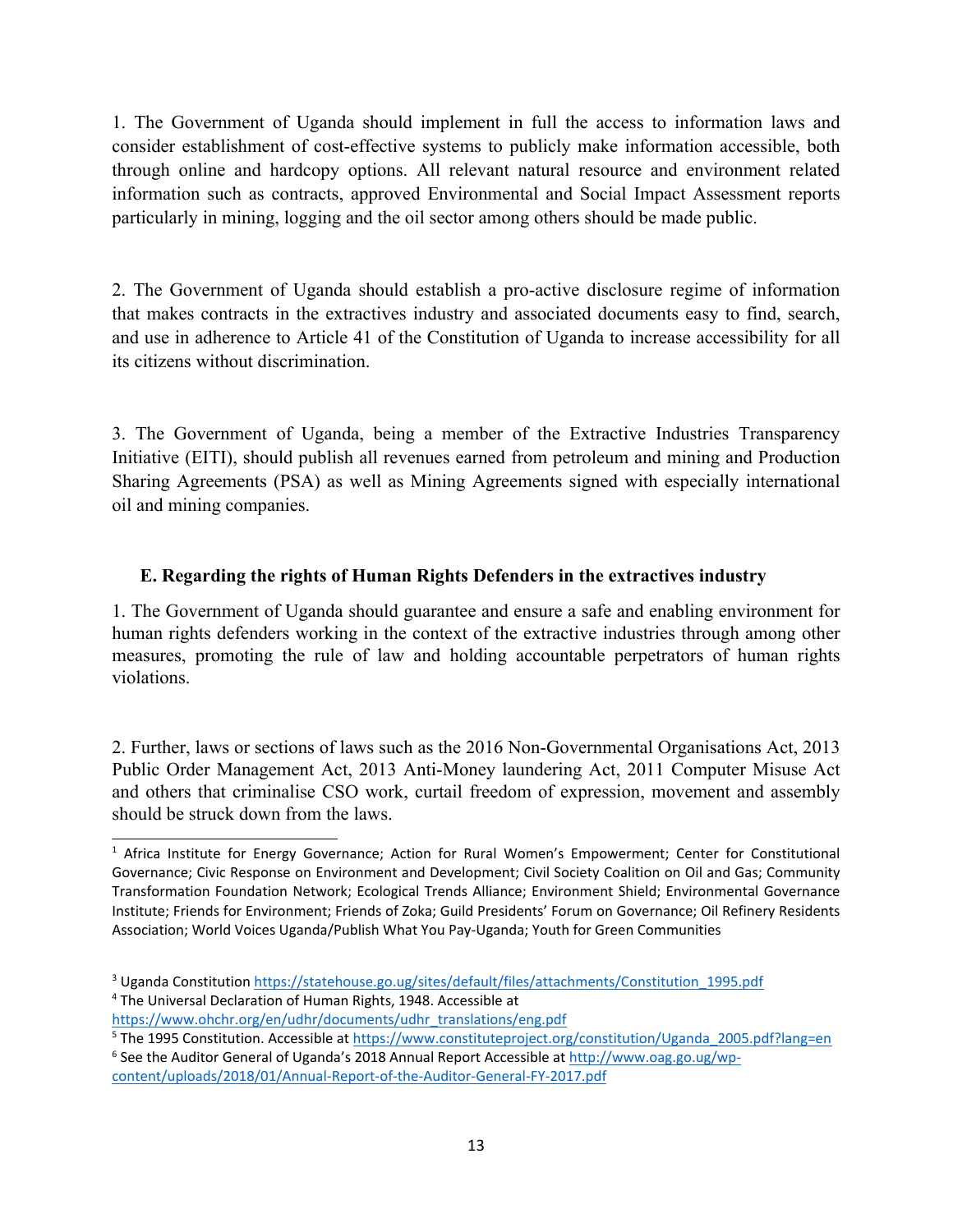<sup>7</sup> AFEIGO, 'Assessing the impacts of the oil refinery land acquisition and resettlement project on the affected people

*(2012-2020),'* 2020. Accessible at [https://www.afiego.org/download/afiego-research-report-impacts-of-oil](https://www.afiego.org/download/afiego-research-report-impacts-of-oil-refinery-project-on-the-affected-people/?wpdmdl=2051&refresh=60cb2669cd8d91623926377)[refinery-project-on-the-affected-people/?wpdmdl=2051&refresh=60cb2669cd8d91623926377](https://www.afiego.org/download/afiego-research-report-impacts-of-oil-refinery-project-on-the-affected-people/?wpdmdl=2051&refresh=60cb2669cd8d91623926377) [Accessed 26/06/2021]

<sup>8</sup> AFEIGO, 'Assessing the impacts of the oil refinery land acquisition and resettlement project on the affected people *(2012-2020),'* 2020. Accessible at [https://www.afiego.org/download/afiego-research-report-impacts-of-oil](https://www.afiego.org/download/afiego-research-report-impacts-of-oil-refinery-project-on-the-affected-people/?wpdmdl=2051&refresh=60cb2669cd8d91623926377)[refinery-project-on-the-affected-people/?wpdmdl=2051&refresh=60cb2669cd8d91623926377](https://www.afiego.org/download/afiego-research-report-impacts-of-oil-refinery-project-on-the-affected-people/?wpdmdl=2051&refresh=60cb2669cd8d91623926377) [Accessed 26/06/2021]

9 <https://sdgs.un.org/goals/goal4>

<sup>10</sup> <https://sdgs.un.org/goals/goal8>

<sup>11</sup> [https://www.afiego.org/download/afiegos-october-2020-](https://www.afiego.org/download/afiegos-october-2020-newsletter/?wpdmdl=2057&refresh=60cb2b6069b451623927648)

[newsletter/?wpdmdl=2057&refresh=60cb2b6069b451623927648](https://www.afiego.org/download/afiegos-october-2020-newsletter/?wpdmdl=2057&refresh=60cb2b6069b451623927648)

12 <https://www.sciencedirect.com/science/article/pii/S2214629621000633>

<sup>13</sup> <https://sdgs.un.org/goals/goal2>

<sup>14</sup>AFEIGO, 'Assessing the impacts of the oil refinery land acquisition and resettlement project on the affected people (2012-2020),' 2020. Accessible at [https://www.afiego.org/download/afiego-research-report-impacts-of-oil](https://www.afiego.org/download/afiego-research-report-impacts-of-oil-refinery-project-on-the-affected-people/?wpdmdl=2051&refresh=60cb2669cd8d91623926377)[refinery-project-on-the-affected-people/?wpdmdl=2051&refresh=60cb2669cd8d91623926377](https://www.afiego.org/download/afiego-research-report-impacts-of-oil-refinery-project-on-the-affected-people/?wpdmdl=2051&refresh=60cb2669cd8d91623926377)

<sup>15</sup> <https://www.grocentre.is/static/gro/publication/466/document/aboda2018.pdf>

<sup>16</sup> <https://sdgs.un.org/goals/goal3>

<sup>17</sup> United Nations-Human Rights Council-Universal Periodic Review 'Report of the Working Group On Uganda,' at 13, 27 December 2016.

<sup>18</sup> See United Nations, 'Sustainable Development Goals', accessible at https://sdgs.un.org/goals

<sup>19</sup> Uganda Bureau of Statistics (UBOS), Accessible at [https://www.ubos.org/wp-](https://www.ubos.org/wp-content/uploads/publications/Annual%20Agricultural%20Survey%202018%20Statistical%20Release%20May%202020.pdf)

[content/uploads/publications/Annual%20Agricultural%20Survey%202018%20Statistical%20Release%20May%2020](https://www.ubos.org/wp-content/uploads/publications/Annual%20Agricultural%20Survey%202018%20Statistical%20Release%20May%202020.pdf) [20.pdf](https://www.ubos.org/wp-content/uploads/publications/Annual%20Agricultural%20Survey%202018%20Statistical%20Release%20May%202020.pdf)

<sup>20</sup> <https://www.grocentre.is/static/gro/publication/466/document/aboda2018.pdf>

<sup>21</sup> United Nations, 'Sustainable Development Goal 2', https://sdgs.un.org/goals/goal2

22 <https://www.icrw.org/wp-content/uploads/2016/10/Gender-Land-and-Asset-Survey-Uganda.pdf>

<sup>23</sup> [https://oilinuganda.org/features/women-and-oil/betrayed-compensation-claims-more-victims-as-men](https://oilinuganda.org/features/women-and-oil/betrayed-compensation-claims-more-victims-as-men-abandon-their-families/)[abandon-their-families/](https://oilinuganda.org/features/women-and-oil/betrayed-compensation-claims-more-victims-as-men-abandon-their-families/)

24 Julius, Niringiyimana; William, Muhumuza; and Rutanga, Murindwa (2019) *"Oil Politics and Land Tenure Changes in Uganda: Understanding the Curse of Dispossession in the Albertine Region,* "African Social Science Review: Vol. 10 : No. 1 , Article 7.Available at:https://digitalscholarship.tsu.edu/assr/vol10/iss1/7 at 184.

25 Abraham R. Mwesigye, '*Impacts of oil exploration and waste disposal on the environment and livelihoods in the Albertine Graben,*' 2020.

26 Greenradio, '*Grass root women in bunyoro form <sup>a</sup> coalition to protest Bugoma forest giveaway'*, 2021. Accessible At <https://www.greenradio.ug/grassroot-women-in-bunyoro-form-a-coalition-to-protest-bugoma-forest-giveway/> 27 [https://www.afiego.org/download/afiegos-april-2021](https://www.afiego.org/download/afiegos-april-2021%20newsletter/?wpdmdl=2322&refresh=60cb3cd1a4dc21623932113)

[newsletter/?wpdmdl=2322&refresh=60cb3cd1a4dc21623932113](https://www.afiego.org/download/afiegos-april-2021%20newsletter/?wpdmdl=2322&refresh=60cb3cd1a4dc21623932113)

<sup>28</sup> [https://corporate.totalenergies.ug/news/total-ep-uganda-conditionally-awards-main-contracts-tilenga-project](https://corporate.totalenergies.ug/news/total-ep-uganda-conditionally-awards-main-contracts-tilenga-project-development)[development](https://corporate.totalenergies.ug/news/total-ep-uganda-conditionally-awards-main-contracts-tilenga-project-development)

<sup>29</sup> [https://www.banktrack.org/download/crude\\_risk/cruderisk\\_eacop\\_briefing\\_nov2020\\_1.pdf](https://www.banktrack.org/download/crude_risk/cruderisk_eacop_briefing_nov2020_1.pdf)

30 [https://www.afiego.org/download/cso-letter-to-nema-requesting-for-eacop-esia-](https://www.afiego.org/download/cso-letter-to-nema-requesting-for-eacop-esia-certificate/?wpdmdl=2133&refresh=60dc502fc236a1625051183)

[certificate/?wpdmdl=2133&refresh=60dc502fc236a1625051183](https://www.afiego.org/download/cso-letter-to-nema-requesting-for-eacop-esia-certificate/?wpdmdl=2133&refresh=60dc502fc236a1625051183)

31 [http://parliamentwatch.ug/wp-content/uploads/2021/05/Statement-to-Parliament-on-the-laying-of-the-Host-](http://parliamentwatch.ug/wp-content/uploads/2021/05/Statement-to-Parliament-on-the-laying-of-the-Host-Government-Agreement-Tarrif-and-Transportation-Agreement-and-Shareholders-Agreement-for-the-East-African-Crude-Oil-Pipeline.pdf)[Government-Agreement-Tarrif-and-Transportation-Agreement-and-Shareholders-Agreement-for-the-East-African-](http://parliamentwatch.ug/wp-content/uploads/2021/05/Statement-to-Parliament-on-the-laying-of-the-Host-Government-Agreement-Tarrif-and-Transportation-Agreement-and-Shareholders-Agreement-for-the-East-African-Crude-Oil-Pipeline.pdf)

[Crude-Oil-Pipeline.pdf](http://parliamentwatch.ug/wp-content/uploads/2021/05/Statement-to-Parliament-on-the-laying-of-the-Host-Government-Agreement-Tarrif-and-Transportation-Agreement-and-Shareholders-Agreement-for-the-East-African-Crude-Oil-Pipeline.pdf)

32 <https://www.independent.co.ug/compensation-of-oil-pipeline-affected-persons-to-start-next-year/>

<sup>33</sup> <https://sdgs.un.org/goals/goal16>

<sup>34</sup> <https://ugfacts.net/uganda-police-force-departments/>